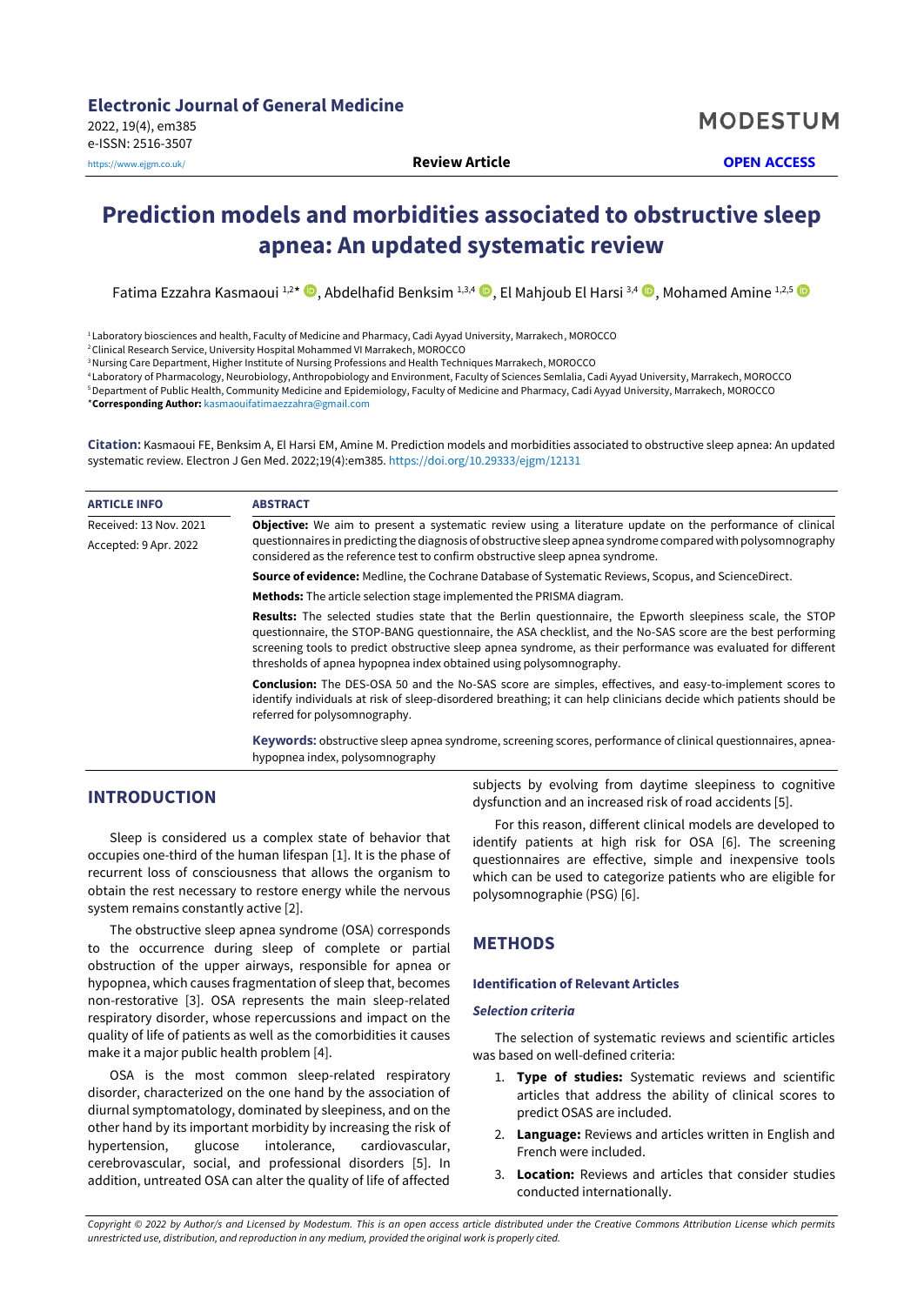- 4. **Year of publication:** Publications published between 2008 and 2021.
- 5. **Field of intervention:** All included articles and reviews that address the ability of clinical scores to predict and diagnose OSA compared with polysomnography.

#### *Data sources*

The bibliographic search is done using the bibliographic databases like PubMed, Cochrane, Springer Link, Scopus, and ScienceDirect.

## *Search strategy*

To benefit from a more exhaustive panel of search results, the search equation consists of using keywords including: *OSA*, *clinical questionnaires*, OSA *prediction scores*, and *performance of OSA screening scores*. These are crossed with other keywords targeting searches concerning OSA severity assessment scores including: *Berlin questionnaire*, *Epworth scale*, as well as with keywords targeting associated factors like *risk factors related to OSA and associated comorbidities*.

#### **Assessment of the Quality of Data Extraction and Synthesis**

#### *Selection of studies*

The selection of studies is done in two stages: The titles and abstracts are read to judge the eligibility of the selected documents according to the pre-established criteria. Then, the texts are read in their entirety. At the end of this selection process, a diagram is drawn up in the form of a PRISMA diagram, indicating the number of articles retained and excluded at each stage.

# *Criteria for evaluating the quality of reviews and articles*

The selection of systematic reviews and scientific articles is based on the selection criteria mentioned above. In order to refine the selection of documents previously retained in the first stage of bibliographic research and to select only those of good quality and limit potential biases when synthesizing the results, the evaluation of the quality of the publications is carried out by verifying if:

- 1. The goals and objectives of the research are clearly stated.
- 2. The research methodology is clearly specified and adapted to the goals and objectives of the research.
- 3. The researchers provide a clear account of the process by which their results were produced.
- 4. The researchers display sufficient data to support their interpretations and conclusions.
- 5. The method of analysis is appropriate and sufficiently explained.

#### *Data extraction*

The data extraction step aims to collect the data, in other words, gather the results of the included studies, using a data extraction form specifying all essential data (**Appendix A**).

Data extraction in our review is aimed at highlighting any reliable and relevant data that meet our objective. This implies extracting data related to clinical questionnaires that predict OSA, to OSA severity assessment scores, and in particular to the performance of these screening tools in confirming OSA in the at-risk population compared to polysomnography, which has traditionally been considered the reference test.

Data extraction in this review is aimed at bringing to light any reliable and relevant data that meet our objective. This involves extracting data related to clinical questionnaires that predict OSA, to OSA severity assessment scores, and in particular to the performance of these screening tools in confirming OSA in the at-risk population compared to polysomnography, which has always been considered as the reference test.

#### *Data synthesis*

Depending on the studies included in this review, the extracted data are analyzed using a descriptive synthesis. This step corresponds to a structured presentation of the essential characteristics of the studies. It started with a descriptive analysis of each study included, regarding the methodology adopted, the objective of the study, and the results found.

Then the studies are associated in precise categories, this will help guide the conclusions of the systematic reviews and scientific articles: A reunification of the results according to the clinical questionnaires of prediction of OSA, a grouping according to the performance of these screening tools compared to polysomnography. The synthesis of the results makes it possible to construct a summary of the results, taking into account the differences between the selected studies.

#### *Bibliographic references*

For the management of the bibliographic references, we used the software Zotero, which is a tool that helps to manage bibliographic data and research documents. The software Zotero is primarily used to capture bibliographic information on many sites, and to classify this information in a virtual library: the goal is to be able to generate our bibliography cleanly, without typos, using the different styles available.

# **RESULTS**

# **Diagram of Selected, Excluded and Analyzed Studies**

We performed a systematic search to identify clinical questionnaires and screening scores for OSA. Also, to evaluate their performance in predicting OSA in comparison with the reference test polysomnography.

A comprehensive literature review using the different search strategies was performed in the following databases: CINAHL, Cochrane, PubMed, and ScienceDirect.

The elaboration of the research equation was according to a list of key concepts: "Sleep apnea syndrome", "Sleep apnea", "Obstructive sleep apnea syndrome", "Apnea-Hypopnea Index", "Screening scores", "Clinical questionnaires of evaluation of OSA", and "Polysomnography".

In addition, we established some limitations during the research, notably, the type of articles selected, which were limited to systematic reviews and scientific articles also the date of the publication since only articles published between 2008 and 2021 were included, linguistic limitations were also faced.

The electronic search provided 77 references. The articles that were considered worthy of a full-text review after examining their titles and abstracts numbered 15. Next, we proceeded to full-text screening to verify compliance with all selection criteria, of which 14 articles were retained that validated all of the predetermined criteria. Consequently, we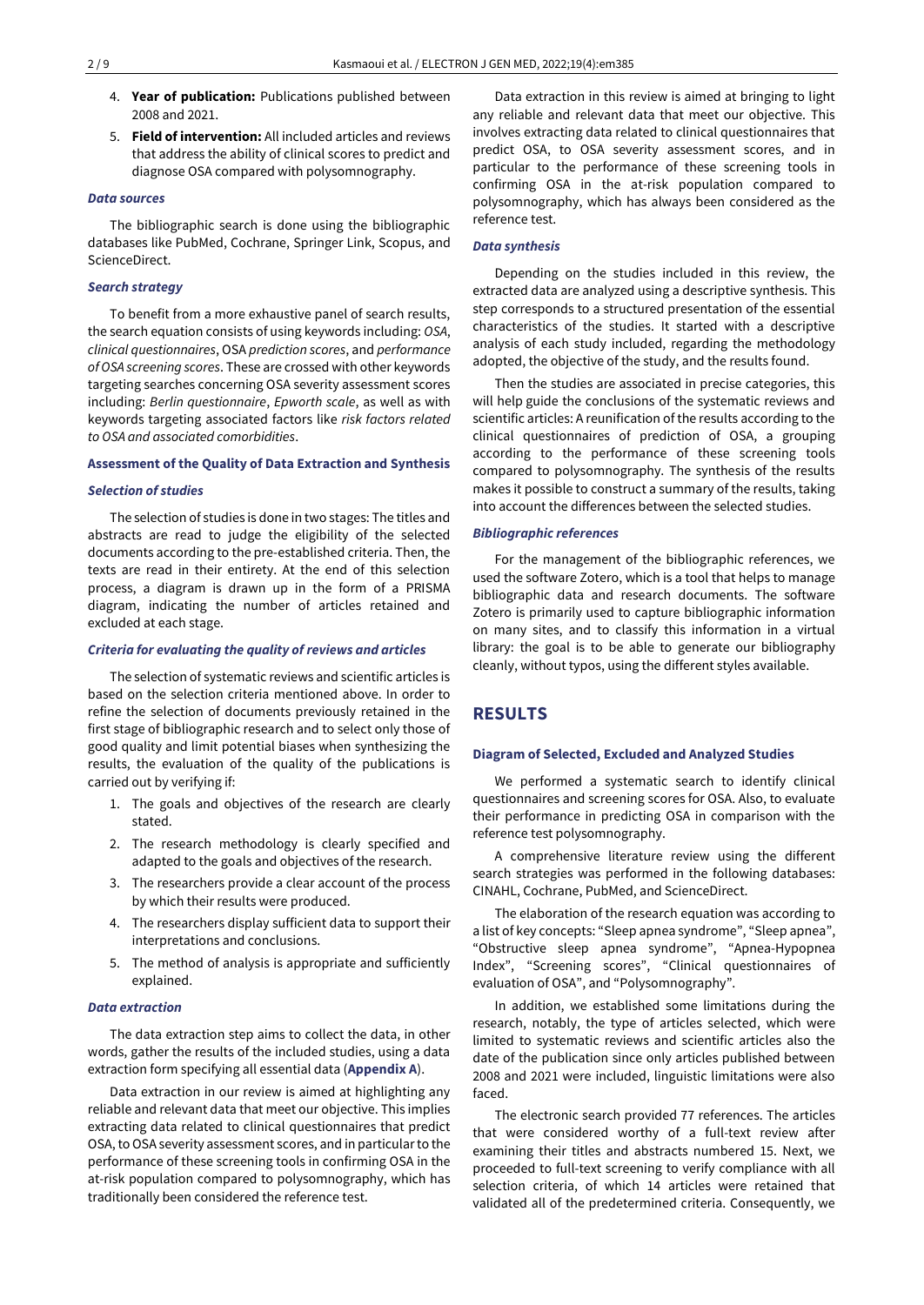

**Figure 1.** Flow diagram of study selection

excluded 63 articles that did not validate the inclusion criteria (**Figure 1**). In total, 14 publications were identified that successfully approve the inclusion criteria.

# **The Characteristics of the Included Studies**

All studies included in this review used clinical scores for screening for OSAS and laboratory or home PSG to confirm the diagnosis (**Table 1**).

| <b>Table 1.</b> The characteristics of the included studies |  |  |  |  |  |
|-------------------------------------------------------------|--|--|--|--|--|
|-------------------------------------------------------------|--|--|--|--|--|

| Author, year, country                    | Sample                             | Age (years)       | Gender (%)<br>male/female    | BM (kg/m2)       | Conclusion                                                                                                                          |
|------------------------------------------|------------------------------------|-------------------|------------------------------|------------------|-------------------------------------------------------------------------------------------------------------------------------------|
| Deflandre et al. (2015) [7]<br>Belgium   | 733 general surgical<br>population | $55.8 \pm 14.0$   | 68/32                        | 31.79±12.07      | DES-OSA is the only morphological score to<br>outperform the other scores in predicting<br>severe OSA.                              |
| Deflandre et al. (2016) [8]<br>Belgium   | 149 general surgical<br>population | $51.37 \pm 12.38$ | 68.35/31.65                  | 28.95±5.28       | DES-OSA is an effective, simple,<br>morphologically based score for detecting<br>patients with OSA.                                 |
| Senaratna et al. (2019) [9]<br>Australia | 772 general<br>population          | 52.9(0.9)         | 152(53%)                     | 29.3(5.3)        | The use of STOP-BANG in combination with<br>ESS can improve the sensitivity and specificity<br>of this tool.                        |
| Laharnar et al. (2021) [10]<br>Germany   | 150 sleep center<br>patients       | $57.5 \pm 12.3$   | $90(60\%)$                   | $30.2 \pm 7.2$   | The OSA prediction score allows a simple &<br>effective detection on only anthropometric<br>measurements & upper airway visibility. |
| Ahlin et al. (2019) [11]<br>Italy        | 161 obese patients                 | 46.48±9.68        | 49.7% men vs.<br>50.3% women | $47.14 \pm 8.16$ | The OSA risk score is one of the best<br>predictive models of moderate to severe OSA.                                               |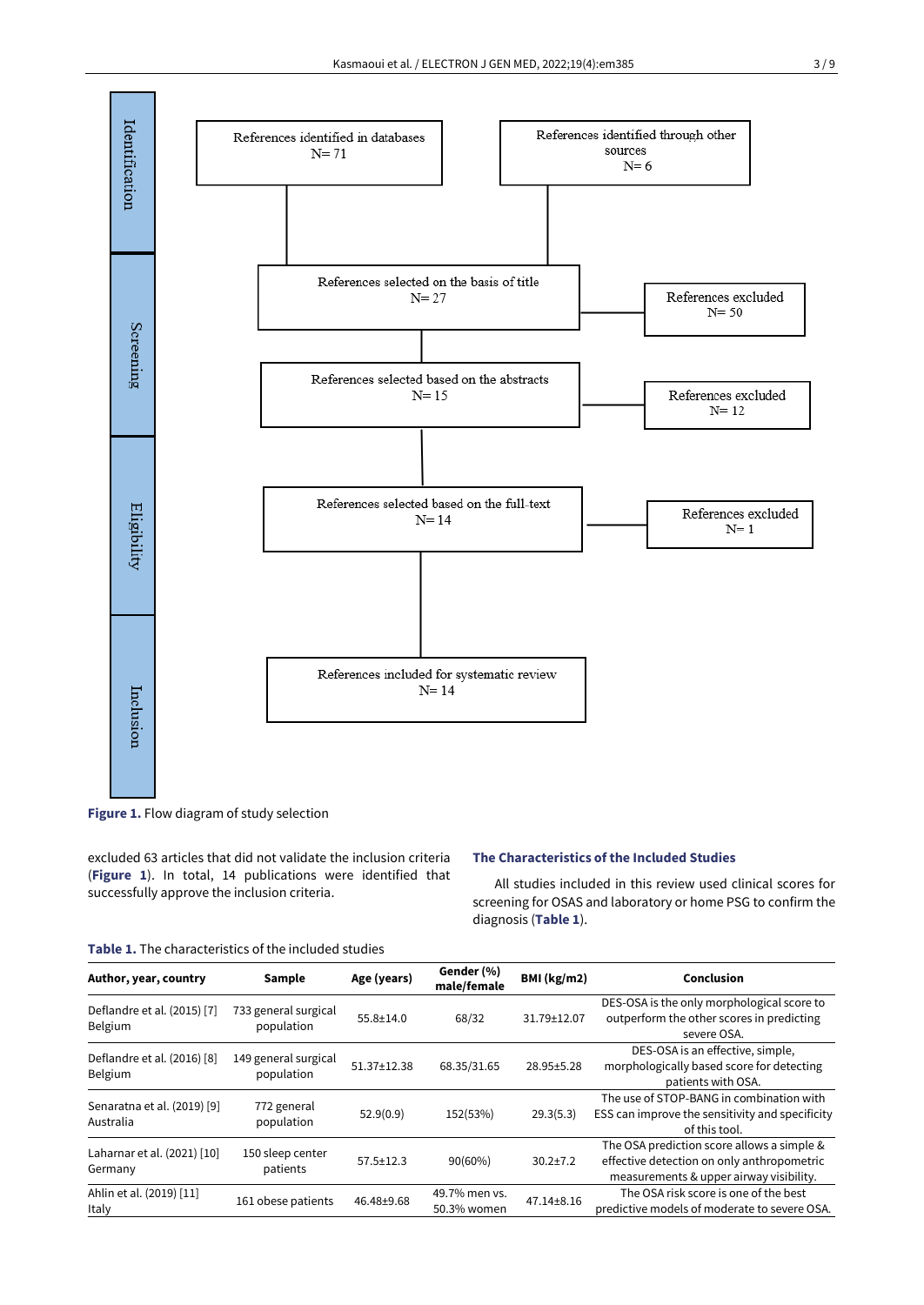| Author, year, country                   | Sample                             | Age (years)      | Gender (%)<br>male/female | BMl (kg/m2)      | Conclusion                                                                                                      |  |
|-----------------------------------------|------------------------------------|------------------|---------------------------|------------------|-----------------------------------------------------------------------------------------------------------------|--|
| Deflandre et al. (2019) [12]<br>Belgium | 293 general surgical<br>population | $50.5 \pm 15.4$  |                           | $31.2 \pm 10.08$ | DES-OSA had the best specificity and the OSA-<br>50 score had good sensitivity compared to<br>STOP-BANG & P-SAS |  |
| Berger et al. (2016) [13]<br>France     | 115 general<br>population          | $62+07.0$        |                           | 28.8±5.06        | STOP-BANG should be used in clinical<br>screening instead of the Berlin questionnaire.                          |  |
| Ramachandran et al.<br>(2010) [14] USA  | 43,576 general<br>population       | $50.9 \pm 16.9$  | 17,752(44)                | $28.2 \pm 6.5$   | P-SAP score is an excellent screening tool for<br>OSA especially for moderate to severe OSA.                    |  |
| Deflandre et al. (2018) [15]<br>Belgium | 159 general surgical<br>population | $55.8 \pm 14.0$  | 68/32                     | 31.79±12.07      | DES-OSA score is more effective in identifying<br>patients with OSAS and severe hypoxemia.                      |  |
| Fida et al. (2020) [16]<br>Tunisia      | 378 hypertensive<br>patients       | $58.4 \pm 10.1$  |                           | 37±6.07          | STOP-BANG is more sensitive 93.45% than the<br>Epworth 76.19%, but less specific 16.67% vs<br>42.11%            |  |
| Pataka et al. (2014) [17]<br>Greece     | 1,853 general<br>population        | $52 + 14$        | 74.4% men                 | $32.8 \pm 7.0$   | STOP-BANG has the best sensitivity & the 4-V<br>screening tool has the best specificity.                        |  |
| Takegami et al. (2009) [18]<br>Japan    | 132 general surgical<br>population | 56±13.06         |                           | $30.5 \pm 5.2$   | 4-variable tool has better sensitivity 93% &<br>good specificity 66% for predicting moderate<br>to severe OSA.  |  |
| Qing et al. (2018) [19]<br>China        | 444 general surgical<br>population | $60.4 \pm 10.02$ | 328 men & 116<br>women    | $31 + 7.5$       | NoSAS & STOP-BANG scores are the most<br>effective in screening for OSA                                         |  |
| Hwang et al. (2021) [20]<br>Canada      | 1,894 general<br>population        | $58 + 13$        | 64% men                   | 30±60.01         | STOP-BANG is an effective tool to screen for<br>mild to moderate OSA.                                           |  |

# **DISCUSSION**

#### **Physiopathogenesis of OSA**

First of all, the air passes through ducts of different caliber and rigidity to reach the lungs in order to supply them with oxygen [21]. The contraction of the inspiratory muscles, mainly the diaphragm, causes the creation of a negative pressure, which is lower than the atmospheric pressure, within the airways, and thanks to this phenomenon the air is drawn into the thorax [21]. This sealing is guaranteed on the one hand by the negativity of the pleural pressure and on the other hand by the elasticity of the lung which are two essential elements that exert an important force that pulls the edges of the lung towards the outside to open the air ducts located in intrathoracic [4]. However, the upper airways, located outside the thorax, in particular, the pharynx which is a soft, muscular, and membranous tube, is susceptible to collapse during inspiratory movements as the negative pressure created at the time of inspiration sucks the walls inwards [4].

In order to prevent the closure of the pharynx, the organism sets up a protective mechanism even before the beginning of inspiration, notably the contraction of the dilator muscles of the pharynx (genioglossus, geniohyoid, styloglossus, masseter, pterygdoid, and tensor of the soft palate) [4]. This contraction guarantees the opening of the pharynx so that the air can circulate freely both during inspiration and expiration in a duct of regular dimensions [4]. During normal sleep, these protective mechanisms are less, this leads to a physiological decrease at the level of the pharyngeal caliber giving consequently a decrease of the ventilation especially that the phase of sleep is known by a reduction of the needs for oxygen thus these modifications of caliber do not seem to have a deleterious effect [5].

Research about living subjects with obstructive sleep apnea shows that the activity of the pharyngeal dilator muscles increases during wakefulness in patients compared to normal subjects and the pharyngeal muscles are hypertrophied [14]. This hypertrophy is considered to be a compensation mechanism for the narrowness of the pharynx associated with an increase in anaerobic metabolism enzymes [14]. These muscular modifications are responsible for the lesions of fibrosis and inflammation of the soft parts of the pharynx generating an alteration of the pharyngeal stability [22].

However, these complex mechanisms lead to microawakenings which affect the quality of sleep of these people, especially that the obstructive apnea generates hypoxia, hypercapnia associated with bradycardia accompanied by an increase in the respiratory load with thoracoabdominal and pharyngeal distortion manifested by an augmentation of the ventilatory command and recruitment of the abdominal muscles [22].

#### **Comorbidities Associated with OSA**

OSA affects approximately 4% of men and 2% of women in the general population, with a maximum between the ages of 50 and 60 [5]. OSA considerably increases mortality, especially in severe forms [5].

Then, OSA is not only a mechanical problem, it is also a risk factor for the development of cardiovascular pathologies (hypertension, coronary artery disease, etc.), neurological pathologies (stroke, vigilance disorders, etc.), metabolic pathologies (insulin resistance, type 2 diabetes, etc.), and disturbance of lipid metabolism [5].

In addition, patients with OSA not only have a higher cardiovascular risk but also an increased prevalence of depression, because people with OSA tend to become depressed due to chronic fatigue from non-restorative sleep, which is compounded by the limited effectiveness of antidepressants, as OSA is considered a potential cause of resistance to antidepressant treatments [5].

Furthermore, OSA causes important consequences for society, such as reduced productivity, absenteeism, workrelated accidents, and joblessness [7].

#### **Assessment of the Performance of OSA Screening Tools**

Obstructive sleep apnea is an under-diagnosed disorder despite its relatively high prevalence, with nearly three out of four people reportedly not being screened or treated [2]. This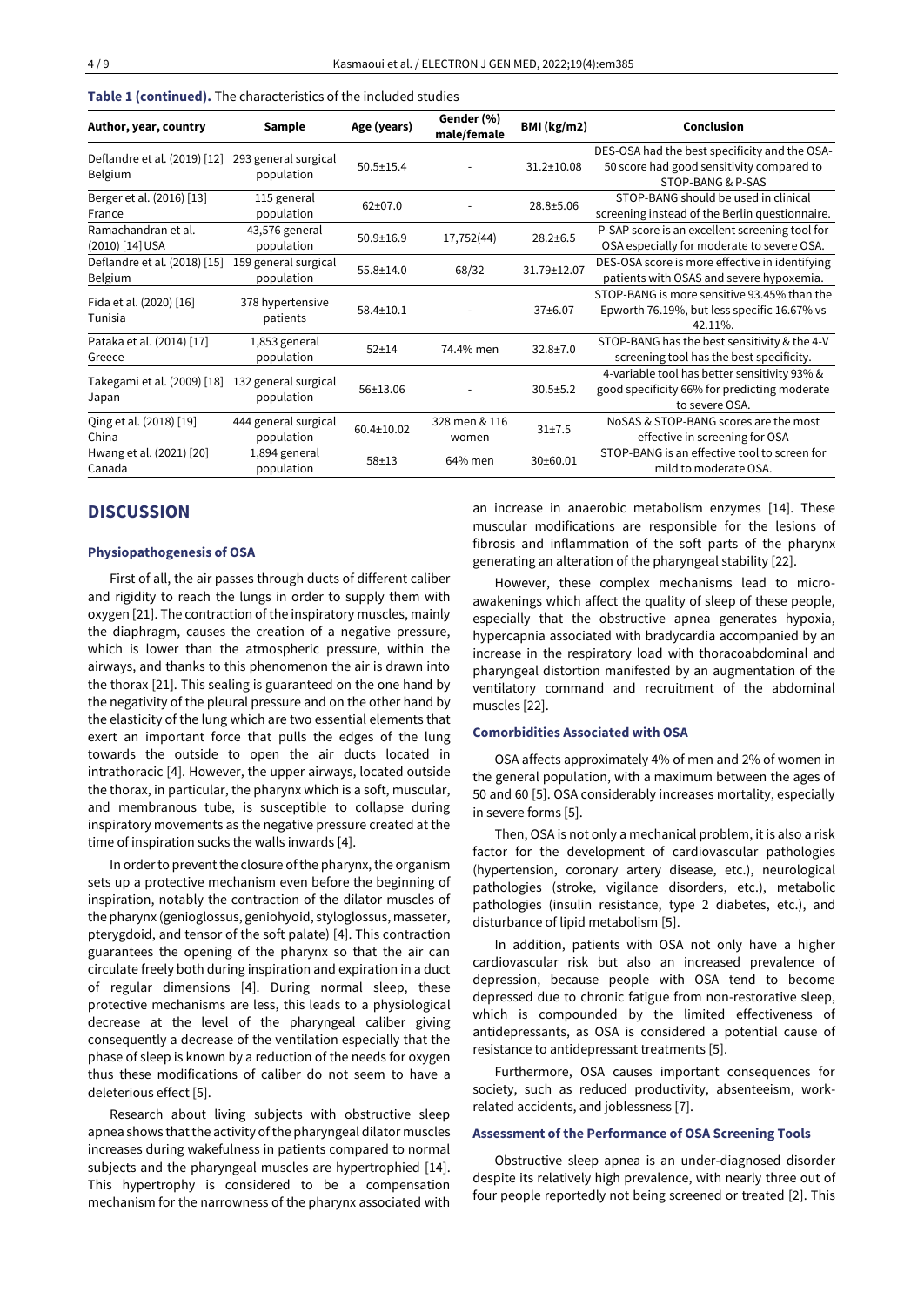|  | Table 2. Specificity and sensitivity of obstructive sleep apnea screening questionnaires only and after the addition of ESS [9] |  |  |  |  |
|--|---------------------------------------------------------------------------------------------------------------------------------|--|--|--|--|
|  |                                                                                                                                 |  |  |  |  |

| <b>OSA screening questionnaire</b> | Sensitivity (CI 95%)     | Specificity (CI 95%) |
|------------------------------------|--------------------------|----------------------|
| Berlin≥2                           | 65% (56-73%)             | 59% (50-67%)         |
| STOP-BANG≥3                        | 81% (73-87%)             | 36% (28-44%)         |
| OSA-50≥5                           | 86% (80-92%)             | 21% (15-29%)         |
|                                    | <b>Questionnaire+ESS</b> |                      |
| Berlin≥2+ESS                       | 36% (28-45%)             | 95% (90-98%)         |
| STOP-BANG ≥3+ESS                   | 50% (41-59%)             | 92% (86-96%)         |
| OSA-50≥5+ESS                       | 51% (43-60%)             | 92% (86-96%)         |

is mainly due to the fact that the reference test is polysomnography which is expensive to perform, as it requires highly trained personnel, sophisticated equipment, and an entire night of recording, especially since most sleep centers usually have long waiting lists for polysomnography and patients are obliged to wait to get their exact diagnosis before starting their treatment increasing risk of worsening OSA [23].

These long waiting lists and limited resources have sparked interest in clinical research to "predict" OSA based on reliable clinical scores [2]. The evaluation of the performance of STOP-BANG was the subject of a variety of studies such as that of Berger and colleagues who set the objective of comparing the predictive ability of the STOP-BANG questionnaire with that of the Berlin questionnaire with regard to the prediction of OSA [13]. The results of this investigation showed that within this study population, 83.6% had moderate to severe OSA, the researchers stated that the STOP-BANG had a high sensitivity of 94.4% compared to the Berlin 71.4% however its specificity for detecting an AHI ≥15 was low 17.6% whereas the Berlin had a slightly increased specificity 31.1% [13].

The same finding was found in a study conducted to evaluate the predictive performance of five of the most commonly used questionnaires for screening for OSA, namely: STOP, STOP-BANG, Berlin questionnaire, Epworth sleepiness scale (ESS) and the 4-V screening tool (4-V), as well as to determine the best possible associations between these instruments, the results of which showed that STOP-BANG had the best sensitivity (97.6%), in spite of its low specificity (12.7%) [17]. However, the Berlin performs well in terms of specificity compared to the STOP-BANG and Stop questionnaires 12.7% and 13%, respectively [17].

In another study conducted in the hypertensive population to compare the predictive ability of STOP-BANG and ESS in predicting OSA showed that STOP-BANG was more sensitive 93.45% but low specificity 16.67%; however, ESS had low sensitivity 76.19% but good specificity 42.11% [16]. Nevertheless, the researchers stated that despite the combination of the two tools the sensitivity (72.62%), was not much improved but the specificity is increased (52.78%) [16].

In addition, a population-based cohort study in Australia aimed at screening for OSA in primary care based on the use of apnea screening questionnaires including STOP-BANG, OSA-50 and the Berlin questionnaire, alone and after the addition of the ESS [9]. The results showed that only the STOP-BANG and the OSA-50 correctly identified the majority of participants who actually presented with OSA, due to their relatively high sensitivities, 81% and 86%, respectively, although their specificities were low 36% and 21%, respectively [9].

This finding was validated by the results of a meta-analysis conducted to evaluate the performance of the STOP-BANG questionnaire which showed that indeed STOP-BANG has a good sensitivity of 89.1% to predict mild OSA, and 90.7% to 93.9% to detect moderate to severe OSA, however its specificity to diagnose OSA was low at 32.3%, 22.5%, and 18.3%, respectively [20]. Nevertheless, the Berlin questionnaire was distinguished from the other questionnaires by its specificity and sensitivity of 59% and 65%, respectively, both of which were low for detecting subjects with suspected OSA (**Table 2**) [9].

Furthermore, the investigators stated that despite combining the OSA screening questionnaires with the ESS including an ESS threshold ≥8, the sensitivity of each questionnaire became low (36-51%), while the specificity was high (94-96%) (**Table 2**) [9].

However, the investigators mentioned that for people likely to initiate an OSA assessment especially in primary care, the use of the STOP-BANG associated with an ESS score of eight or more may produce a flexible balance between sensitivity and specificity of this tool, in order to help clinicians to adjudicate people with suspected OSA [9]. Nonetheless, researchers in another study stated that despite the combination of the different clinical scores, their predictive values were not improved [17].

In a German sleep center, a study conducted in patients to develop a predictive score for severe OSA, in order to allow an early, simple and efficient screening based only on anthropometric measurements and upper airway visibility, showed that this score allows to screen subjects with moderate to severe OSA and also to exclude OSA in a suspicious person, a characteristic rarely met in a screening tool, whereas it is a crucial notion to ensure a better differential diagnosis and a better therapeutic management [10]. The researchers noted that the morphology score does not contain subjective questions, which may reduce the bias associated with subjective assessment measures (**Table 3**) [10].

In this context, another means of predicting OSA has been developed by Ramachandran's team who have designed a retrospective observational study that aims to identify clinical predictors essential for the diagnosis of OSA in a general population, as well as to develop a perioperative sleep apnea prediction score (P-SAP) based on all of these variables and validate it against polysomnography [14]. The results indicated that a diagnostic threshold score P-SAP ≥2 shows a good sensitivity 93.3%; however, a low specificity 32.3% while for a threshold score P-SAP ≥6, the sensitivity is low 23.9% with a better specificity 9.11% (**Table 3**) [14].

Moreover, the investigators compared the STOP-BANG known by its predictive power of OSA with their P-SAP score which validates six of the eight items of the STOP-BANG model and which also integrates elements allowing the exploration of the upper airways including: the high modified Mallampati class and the reduced thyromental distance, these items have been validated in a set of studies as indicators of diagnosis and severity of OSA [14].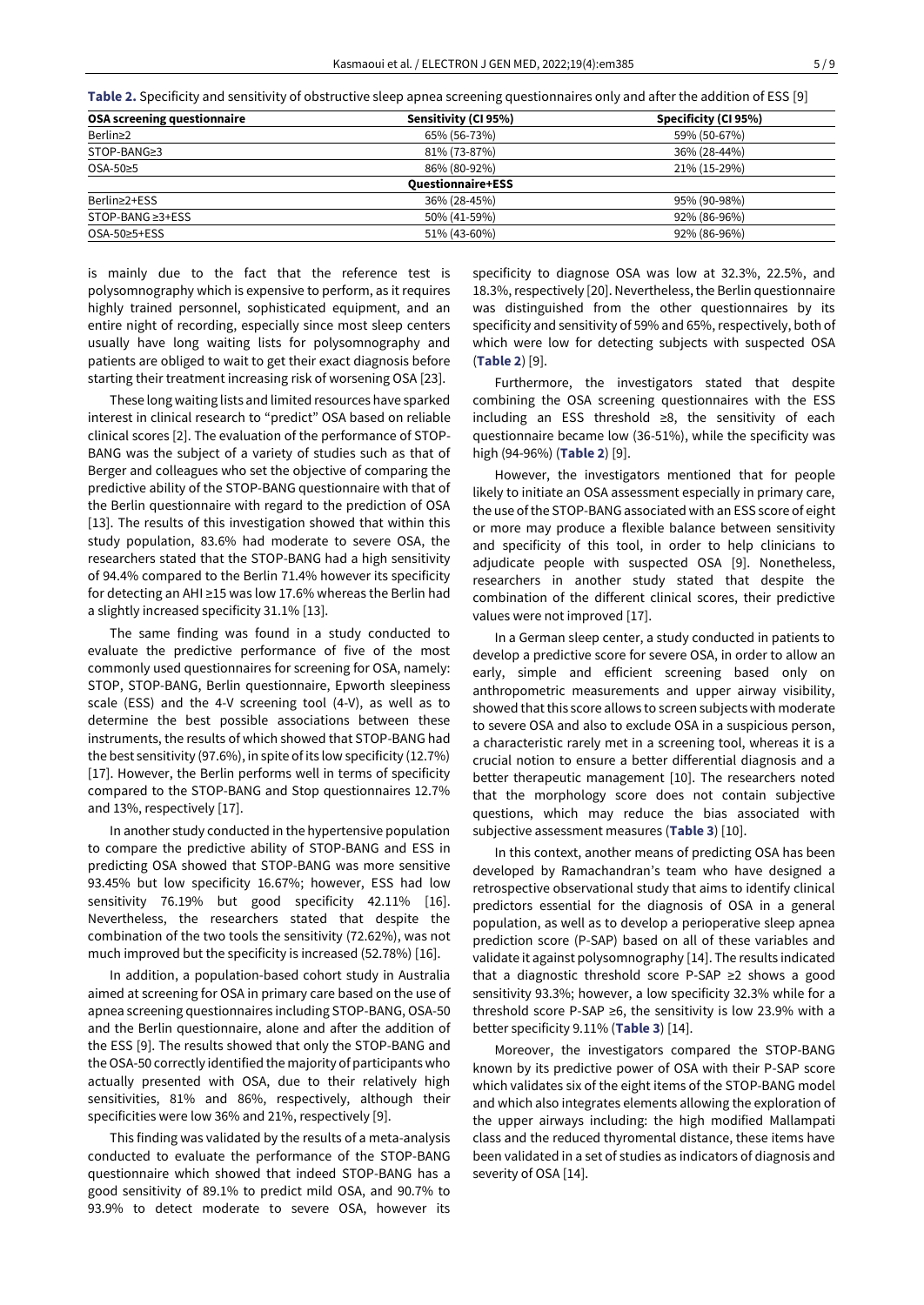| Screening questionnaire                                                                                                                          | Sensibility (CI 95%) | Specificity (CI 95%)      | PPV (CI 95%)<br>NPV (CI 95%) |                   |
|--------------------------------------------------------------------------------------------------------------------------------------------------|----------------------|---------------------------|------------------------------|-------------------|
|                                                                                                                                                  |                      | OSA prediction score [10] |                              |                   |
| Score≤5 & IAH<5                                                                                                                                  | 72% (55%-85%)        | 83% (75%-89%)             | 60% (48%-70%)                | 89% (83%-93%)     |
| 5 <score<8 &="" iah<15<="" td=""><td>49% (38%-61%)</td><td>78% (67%-87%)</td><td>70% (59%-79%)</td><td>59% (59%-65%)</td></score<8>              | 49% (38%-61%)        | 78% (67%-87%)             | 70% (59%-79%)                | 59% (59%-65%)     |
| Score $\geq$ 8 & IAH $\geq$ 30                                                                                                                   | 82% (65%-93%)        | 82%(74%-88%)              | 57% (47%-67%)                | 59% (53%-65%)     |
|                                                                                                                                                  |                      | P-SAP score [14]          |                              |                   |
| Score≥2 & 5 <iah<15< td=""><td>98.2% (93.6%-99.8%)</td><td>12.7% (9.6-6.4%)</td><td>23.6% (22.6%-23.9%)</td><td>96.2% (87.7%-96%)</td></iah<15<> | 98.2% (93.6%-99.8%)  | 12.7% (9.6-6.4%)          | 23.6% (22.6%-23.9%)          | 96.2% (87.7%-96%) |
| Score $\geq 6$ & IAH $\geq 30$                                                                                                                   | 32.4% (23.9%-42%)    | 85.3% (81.4%-88.6%)       | 37.9% (29.8%-46.3%)          | 82% (80.2%-83.9%) |

**Table 3.** Predictive parameters of OSA screening questionnaires

Note. PPV: Positive predictive value; NPV: Negative predictive value; IAH: Apnea-hypopnea index

In fact, the inclusion of type 2 diabetes as a component of the P-SAP score is important because diabetes is not only associated with the diagnosis of OSA, but also with the severity of the disease; these additional components have reduced the false negative rate for the P-SAP score compared to the STOP-BANG score, which is why the researchers foresee the use of the P-SAP score as a useful alternative to other screening tests for OSA [14].

In order to compare the clinical scoring systems of the four STOP-BANG scores, the P-SAP, the OSA50 score, and the DES-OSA score in terms of their ability to predict severe OSA via the recruitment of 293 subjects from the pre-anesthetic consultation, the scores of the four screening questionnaires were collected for each patient who subsequently underwent a confirmatory nocturnal polysomnography [15].

The results of this comparative study of the four prediction scores showed that for specificity the DES-OSA had the best specificity (0.77, 95% CI, 0.70-0.83) among the other questionnaires. Whereas, for sensitivity the OSA50 score had the best sensitivity, compared to the STOP-BANG and the DES-OSA score [15].

This study also evaluated the performance of the original version of the STOP-BANG questionnaire compared to its updated version in terms of its ability to predict severe OSA. The investigators concluded that the new version of the STOP-BANG did not provide too much improvement in terms of sensitivity, which was 85% to 90%, but the specificity of the test was decreased from 49% to 32%, and these statistical results led the investigators to recommend the use of the original version of the STOP-BANG and not the new approach [15].

Some researchers in the field of sleep medicine conducted a study to develop an applicable screening tool based on only four variables: gender, blood pressure level, BMI, and selfreported snoring, which showed a better sensitivity of 93% and a good specificity of 66% with a threshold score of 11 [18]. Although this screening tool for OSA is quickly verifiable as the four variables are often checked in clinical settings during consultations, except that its diagnostic performance was

found to be no different from other screening questionnaires [18].

In addition, the performance of screening tools such as the ASA checklist and the No-SAS score was checked in 177 and 221 patients, respectively who also received polysomnography in order to verify the degree of relevance of these tools used in the prediction of OSA, whose sensitivity was found to be 72.1%- 87.2% and 86.7%-88.9%, respectively [23].

In a study comparing the ability of the STOP-BANG questionnaire, STOP questionnaire, and ASA checklist to identify patients with OSA, the statistical results did not show a significant difference in their ability to predict OSA [24]. In other a study considered as the first to evaluate the performance of the ASA checklist in predicting OSAS in any group of patients, the results showed that the ASA checklist demonstrated a similar level of sensitivity and specificity as the Berlin and STOP-BANG questionnaires [2,23].

However, other studies have claimed that the Berlin questionnaire and the STOP-BANG questionnaire strongly predicted OSA compared to the ESS and the No-SAS score. This shows that they are reliable tools for screening for OSA in patients at risk [6,22]. Furthermore, the No-SAS score can identify individuals at clinically significant risk for sleepdisordered breathing, and it showed even better performance than the STOP-BANG and Berlin questionnaires, which are the most widely used in predicting OSA [6,25].

#### **Structural Characteristics of Screening Tools**

The structural characteristics of screening tools (**Table 4**) have a crucial role in terms of feasibility and speed [26]. **Table 5** shows the common items used in the different questionnaires.

# **CONCLUSION**

In conclusion, the OSA constitutes a serious health problem with severe complications that are mainly due to a delayed diagnosis because access to specialized sleep medicine centers

**Table 4.** The structural characteristics of the screening tools

| Questionnaire     | Number of criteria | <b>Number of categories</b> | <b>Format of questions</b> | Predictive threshold score of OSA (AHI≥5) |
|-------------------|--------------------|-----------------------------|----------------------------|-------------------------------------------|
| Q. Berlin         |                    |                             | Multiple choices           | 2 or more categories scored as positive   |
| ASA check-list    | 12                 |                             | Check-list                 | 2 or more categories scored as positive   |
| <b>STOP</b>       |                    |                             | Yes/No                     | Score≥5                                   |
| STOP-BANG         |                    |                             | Yes/No                     | Score≥5                                   |
| No-SAS            |                    |                             | Yes/No                     | Score≥8                                   |
| <b>ESS</b>        |                    |                             | Multiple choices           | $ESS \geq 10$                             |
| OSA-50            |                    |                             | Yes/No                     | Score≥5                                   |
| DES-OSA 50        |                    |                             | Yes/No                     | Score≥7                                   |
| 4-Variables scale |                    |                             | Yes/No                     | $Score \geq 9$                            |
| P-SAP             |                    |                             | Yes/No                     | Score≥4                                   |

Note. 12 criteria for adults and 14 criteria for children; ASA: American Society of Anesthesiologists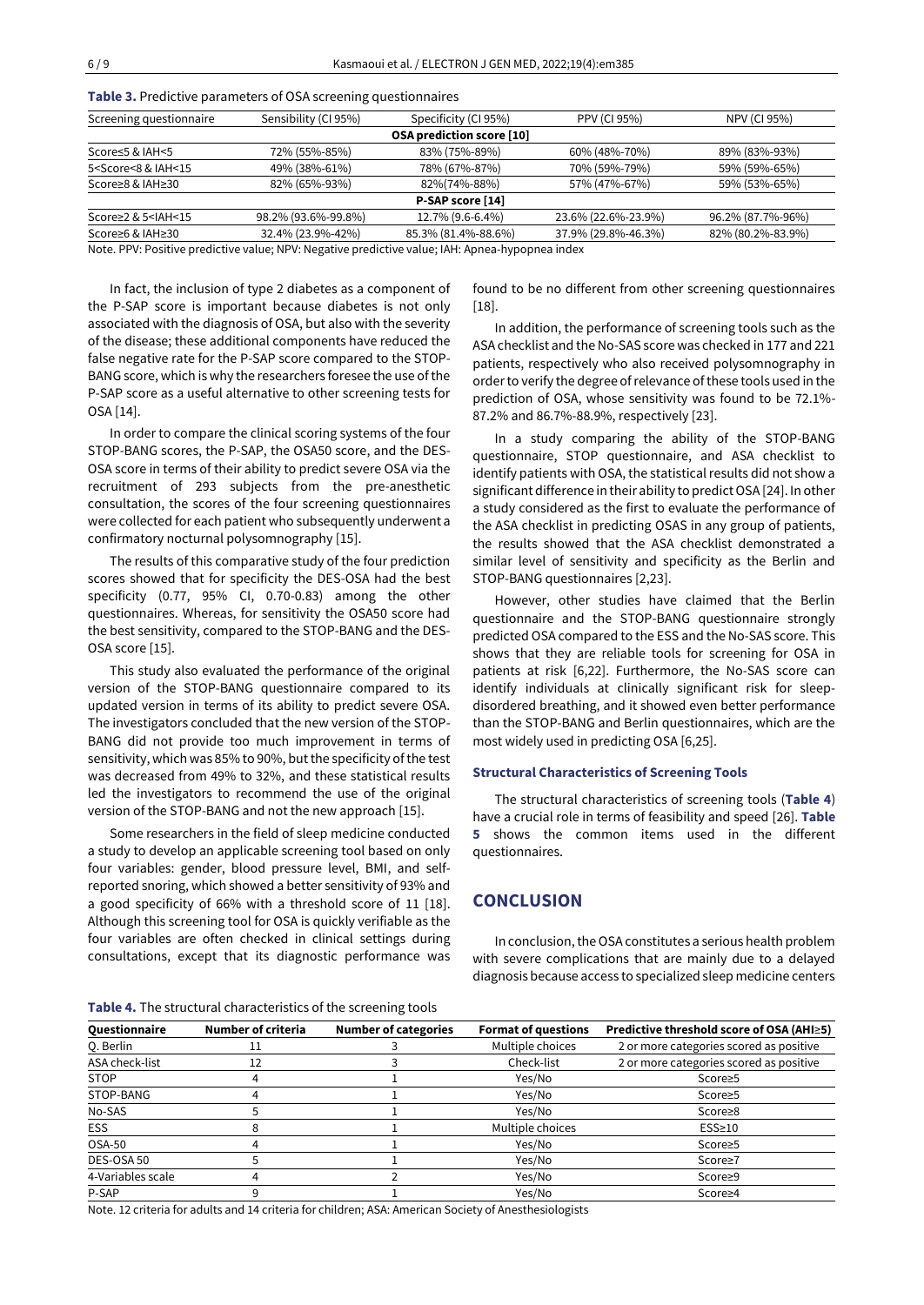## **Table 5.** Common items used in the different questionnaires

| <b>Items vs. Questionnaires</b> | Q. Berlin | Q. STOP | QSB | ASA-C | <b>QNo-SAS</b> | <b>ESS</b> | Q-OSA-50 QD-OSA-50 | $4-YS$ | Q. P-SAP |
|---------------------------------|-----------|---------|-----|-------|----------------|------------|--------------------|--------|----------|
| Age                             |           |         |     |       |                |            |                    |        |          |
| BMI                             |           |         |     |       |                |            |                    |        |          |
| Male gender                     |           |         |     |       |                |            |                    |        |          |
| Hypertension                    |           |         |     |       |                |            |                    |        |          |
| Neck circumference              |           |         |     |       |                |            |                    |        |          |
| Noisy daily snoring             |           |         |     |       |                |            |                    |        |          |
| Apnea obseved during sleep      | Χ         | Χ       |     |       |                |            |                    |        |          |
| Hypersomnolence                 | ∧         | ∧       |     |       |                |            |                    |        |          |
| Daily fatigue                   |           |         |     |       |                |            |                    |        |          |
| Upper airway anomalies          |           |         |     |       |                |            |                    |        |          |

Note. QSB: Q. STOP-BANG; ASA-C: ASA checklist; QNo-SAS: Q. No-SAS; QD-OSA-50: Q. DES-OSA-50; 4-VS: 4-Variables scale

to have reference polysomnography is limited for different reasons, from which the need for sensitive and inexpensive screening tools to improve the quality and speed of diagnosis to avoid complications and improve the quality of life of patients living with OSA [22]. For these reasons, the DES-OSA 50 and No-SAS are simple, effective, and easy-to-implement scores for identifying individuals at risk for sleep apnea; they can help clinicians decide which patients should be further screened with nocturnal recording [25].

**Author contributions: FEK:** witing; **FEK & AB:** conceptualization; **EMEH:** validation; **MA & AB:** methodology; **FEK & MA:** formal analysis; **AB & EMEH:** data curation; **FEK, AB, & MA:** writing-reviewing and editing; **AB & MA:** supervision, administration of the project. All authors have agreed with the results and conclusions.

**Funding:** No funding source is reported for this study.

**Declaration of interest:** No conflict of interest is declared by authors.

# **REFERENCES**

- 1. Nigro CA, Borsini EE, Dibur E, et al. CPAP indication based on clinical data and oximetry for patients with suspicion of obstructive sleep apnea: A multicenter trial. Sleep Sci. 2019;12(4):249-56. [https://doi.org/10.5935/1984-0063.](https://doi.org/10.5935/1984-0063.20190089) [20190089](https://doi.org/10.5935/1984-0063.20190089) PMid:32318245 PMCid:PMC7159076
- 2. Chiu H-Y, Chen P-Y, Chuang L-P, et al. Diagnostic accuracy of the Berlin questionnaire, STOP-BANG, STOP, and Epworth sleepiness scale in detecting obstructive sleep apnea: A bivariate meta-analysis. Sleep Med Rev. 2017;36:57-70. <https://doi.org/10.1016/j.smrv.2016.10.004> PMid:27919588
- 3. Abrishami A, Khajehdehi A, Chung F. A systematic review of screening questionnaires for obstructive sleep apnea. Can J Anaesth. 2010;57(5):423-38. [https://doi.org/10.1007/](https://doi.org/10.1007/s12630-010-9280-x) [s12630-010-9280-x](https://doi.org/10.1007/s12630-010-9280-x) PMid:20143278
- 4. Seet E, Chung F. Obstructive sleep apnea: Preoperative assessment. Anesthesiology Clin. 2010;28(2):199-215. <https://doi.org/10.1016/j.anclin.2010.02.002> PMid: 20488390
- 5. Trzepizur W, Gagnadoux F. Épidémiologie du syndrome d'apnées-hypopnées obstructives du sommeil [Epidemiology of obstructive sleep apnea-hypopnea syndrome]. Rev Mal Respir [J Respir Dis]. 2014;31(6):568-77. <https://doi.org/10.1016/j.rmr.2014.01.013> PMid:25012040
- 6. Amra B, Rahmati B, Soltaninejad F, Feizi A. Screening questionnaires for obstructive sleep apnea: An updated systematic review. Oman Med J. 2018;33(3):184-92. <https://doi.org/10.5001/omj.2018.36> PMid:29896325 PMCid:PMC5971053
- 7. Deflandre E, Degey S, Donneau A-F, Poirrier R, Brichant J-F, Bonhomme V. Capacité des scores cliniques disponibles à prédire un syndrome d'apnées et d'hypopnées obstructives du sommeil sévère (SAHOS-s) [Ability of available clinical scores to predict severe obstructive sleep apnea and hypopnea syndrome (SASHS)]. Anesth Reanim [Anesth Resusc]. 2015;1(S1):A114-5. [https://doi.org/10.](https://doi.org/10.1016/j.anrea.2015.07.176) [1016/j.anrea.2015.07.176](https://doi.org/10.1016/j.anrea.2015.07.176)
- 8. Deflandre E, Degey S, Brichant J-F, Poirrier R, Bonhomme V. Development and validation of a morphologic obstructive sleep apnea prediction score: The DES-OSA score. Anesth Analg. 2016;122(2):363-72. [https://doi.org/](https://doi.org/10.1213/ANE.0000000000001089) [10.1213/ANE.0000000000001089](https://doi.org/10.1213/ANE.0000000000001089) PMid:26599791
- 9. Senaratna CV, Perret JL, Lowe A, et al. Detecting sleep apnoea syndrome in primary care with screening questionnaires and the Epworth sleepiness scale. Med J Aust. 2019;211(2):65-70. [https://doi.org/10.5694/mja2.](https://doi.org/10.5694/mja2.50145) [50145](https://doi.org/10.5694/mja2.50145) PMid:31049990
- 10. Laharnar N, Herberger S, Prochnow L-K, et al. Simple and unbiased OSA prescreening: Introduction of a new morphologic OSA prediction score. Nat Sci Sleep. 2021;13:2039-49. <https://doi.org/10.2147/NSS.S333471> PMid:34785967 PMCid:PMC8590840
- 11. Ahlin S, Manco M, Panunzi S, et al. A new sensitive and accurate model to predict moderate to severe obstructive sleep apnea in patients with obesity. Medicine (Baltimore). 2019;98(32):e16687. [https://doi.org/10.1097/MD.0000000](https://doi.org/10.1097/MD.0000000000016687) [000016687](https://doi.org/10.1097/MD.0000000000016687) PMid:31393370 PMCid:PMC6708709
- 12. News A. Scoring systems to detect severe OSA compared. Anesthesiology News. Available at: [https://www.](https://www.anesthesiologynews.com/Clinical-Anesthesiology/Article/08-2019/Scoring-Systems-to-Detect-Severe-OSA-Compared/55612) [anesthesiologynews.com/Clinical-Anesthesiology/Article/](https://www.anesthesiologynews.com/Clinical-Anesthesiology/Article/08-2019/Scoring-Systems-to-Detect-Severe-OSA-Compared/55612) [08-2019/Scoring-Systems-to-Detect-Severe-OSA-](https://www.anesthesiologynews.com/Clinical-Anesthesiology/Article/08-2019/Scoring-Systems-to-Detect-Severe-OSA-Compared/55612)[Compared/55612](https://www.anesthesiologynews.com/Clinical-Anesthesiology/Article/08-2019/Scoring-Systems-to-Detect-Severe-OSA-Compared/55612) (Accessed: 9 February 2022).
- 13. Berger M, Labeix P, Hupin D, Barthelemy J-C, Sforza É, Roche F. Questionnaire de Berlin versus STOP-BANG dans le dépistage clinique du syndrome d'apnée obstructive du sommeil [Berlin questionnaire versus STOP-BANG in clinical screening for obstructive sleep apnea syndrome]. Med du Sommeil [Sleep Med]. 2016;13(1):46. <https://doi.org/10.1016/j.msom.2016.01.137>
- 14. Ramachandran SK, Kheterpal S, Consens F, et al. Derivation and validation of a simple perioperative sleep apnea prediction score. Anesth Analg. 2010;110(4):1007-15. <https://doi.org/10.1213/ANE.0b013e3181d489b0> PMid: 20357144
- 15. Deflandre E, Piette N, Bonhomme V, et al. Comparison of clinical scores in their ability to detect hypoxemic severe OSA patients. PLoS One. 2018;13(5):e0196270. <https://doi.org/10.1371/journal.pone.0196270> PMid: 29734398 PMCid:PMC5937788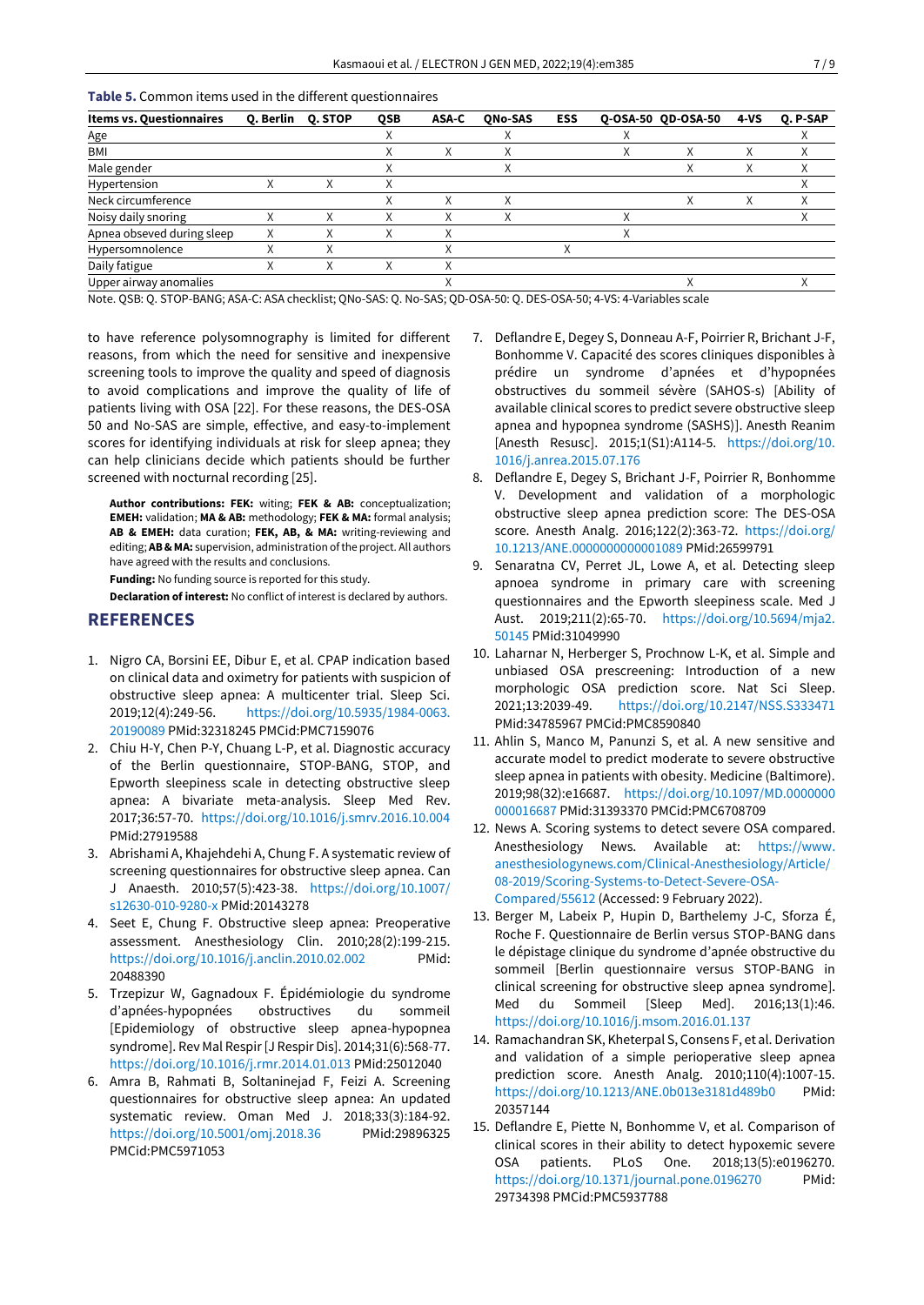- 16. Allaya F, Anane I, Knaz H, Sakly G, Cheikh RB. Epworth ou STOP BANG: Auquel questionnaire peut-on se fier pour le dépistage de syndrome d'apnées obstructives chez les hypertendus? [Epworth or STOP BANG: Which questionnaire can we trust for the screening of obstructive sleep apnea syndrome in hypertensives?] Med du Sommeil [Sleep Med]. 2020;17(1):47. [https://doi.org/10.1016/j.](https://doi.org/10.1016/j.msom.2019.12.038) [msom.2019.12.038](https://doi.org/10.1016/j.msom.2019.12.038)
- 17. Pataka A, Daskalopoulou E, Kalamaras G, Fekete Passa K, Argyropoulou P. Evaluation of five different questionnaires for assessing sleep apnea syndrome in a sleep clinic. Sleep Med. 2014;15(7):776-81. [https://doi.org/10.1016/j.sleep.](https://doi.org/10.1016/j.sleep.2014.03.012) [2014.03.012](https://doi.org/10.1016/j.sleep.2014.03.012) PMid:24891079
- 18. Takegami M, Hayashino Y, Chin K, et al. Simple fourvariable screening tool for identification of patients with sleep-disordered breathing. Sleep. 2009;32(7):939 ‑ 48. PMid:19639757 PMCid:PMC2706898
- 19. Qing SM, Chen RK, Liu H, et al. [Comparison of the NoSAS score with four different questionnaires as screening tools for obstructive sleep apnea-hypopnea syndrome]. Zhonghua Jie He He Hu Xi Za Zhi. 2018;41(3):213-9. <https://doi.org/10.3760/cma.j.issn.1001-0939.2018.03.013> PMid:29518851
- 20. Hwang M, Zhang K, Nagappa M, Saripella A, Englesakis M, Chung F. Validation of the STOP-BANG questionnaire as a screening tool for obstructive sleep apnoea in patients with cardiovascular risk factors: a systematic review and metaanalysis. BMJ Open Resp Res. 2021;8(1):e000848. <https://doi.org/10.1136/bmjresp-2020-000848> PMid: 33664122 PMCid:PMC7934717
- 21. Arous F, Boivin J-M, Chaouat A, Rumeau C, Jankowski R, Nguyen DT. Connaissances concernant le syndrome d'apnées-hypopnées obstructives du sommeil par la population générale de Lorraine [Knowledge about obstructive sleep apnea-hypopnea syndrome by the general population of Lorraine]. Ann Fr Oto-Rhino-Laryngol Pathol Cerv-Fac. 2017;134(5):291-7. [https://doi.org/10.](https://doi.org/10.1016/j.aforl.2016.09.004) [1016/j.aforl.2016.09.004](https://doi.org/10.1016/j.aforl.2016.09.004)
- 22. Chung SA, Yuan H, Chung F. A systemic review of obstructive sleep apnea and its implications for anesthesiologists. Anesth Analg. 2008;107(5):1543-63. <https://doi.org/10.1213/ane.0b013e318187c83a> PMid: 18931212
- 23. Chung F, Yegneswaran B, Liao P, et al. STOP questionnaire: A tool to screen patients for obstructive sleep apnea. Anesthesiology. 2008;108(5):812-21. [https://doi.org/10.](https://doi.org/10.1097/ALN.0b013e31816d83e4) [1097/ALN.0b013e31816d83e4](https://doi.org/10.1097/ALN.0b013e31816d83e4) PMid:18431116
- 24. Chung F, Yegneswaran B, Liao P, et al. Validation of the Berlin questionnaire and American Society of Anesthesiologists checklist as screening tools for obstructive sleep apnea in surgical patients. Anesthesiology. 2008;108(5):822-30. [https://doi.org/10.](https://doi.org/10.1097/ALN.0b013e31816d91b5) [1097/ALN.0b013e31816d91b5](https://doi.org/10.1097/ALN.0b013e31816d91b5) PMid:18431117
- 25. Marti-Soler H, Hirotsu C, Marques-Vidal P, et al. The NoSAS score for screening of sleep-disordered breathing: A derivation and validation study. Lancet Respir Med. 2016;4(9):742-8. [https://doi.org/10.1016/S2213-2600\(16\)](https://doi.org/10.1016/S2213-2600(16)30075-3) [30075-3](https://doi.org/10.1016/S2213-2600(16)30075-3) PMid:27321086
- 26. Fabre F, Tamisier R, Pépin J-L, Payen J-F. Syndrome d'apnée du sommeil: Phase préopératoire: Detection, scores, optimisation. MAPAR. 2015;201-7.